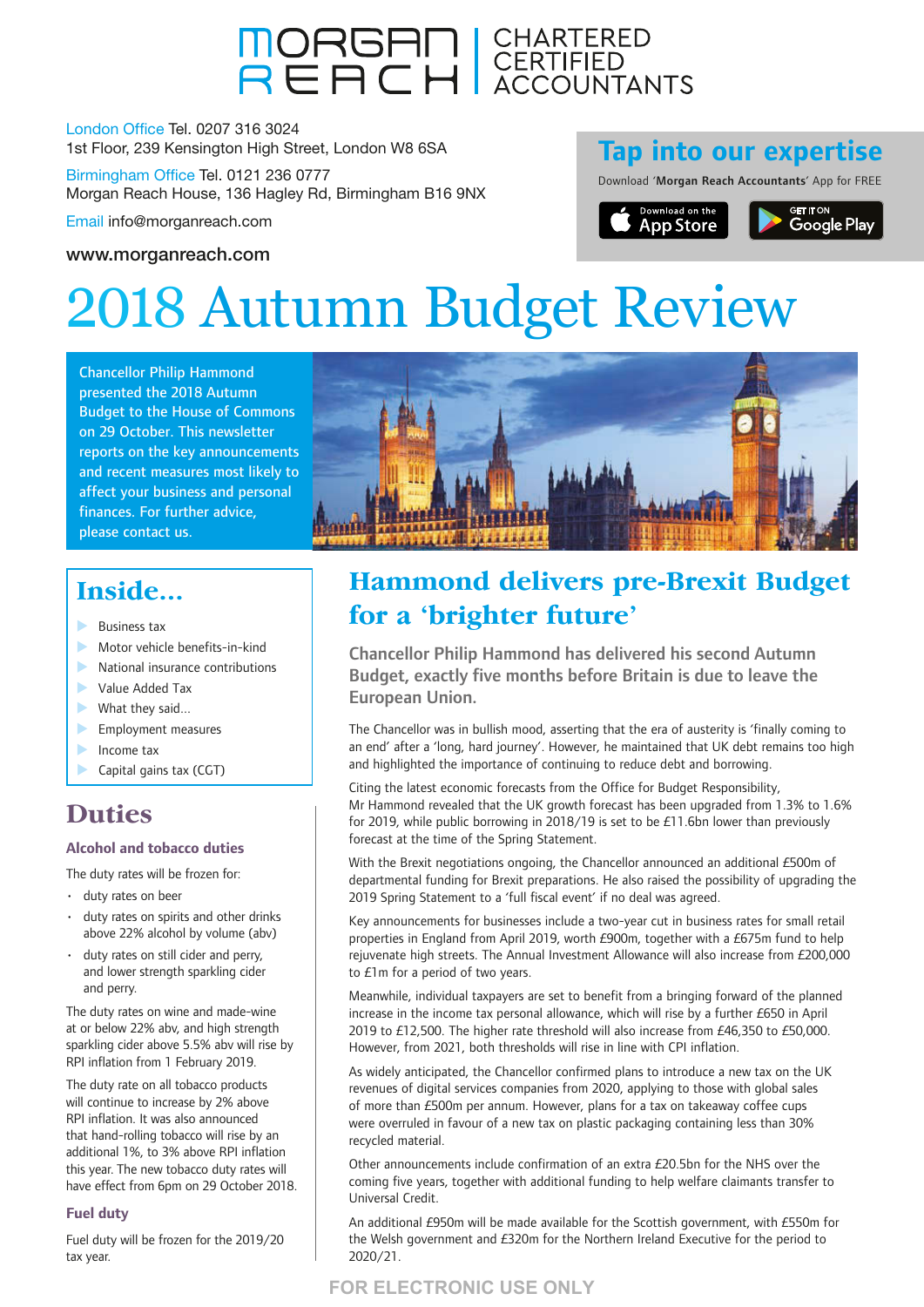### **Business tax**

### **Corporation tax**

Corporation tax rates are as follows:

| <b>Financial year from</b> |     | 1 April 2018   1 April 2019   1 April 2020 |     |
|----------------------------|-----|--------------------------------------------|-----|
| Corporation tax rate       | 19% | 19%                                        | 17% |

#### **Annual Investment Allowance (AIA)**

The AIA will be temporarily increased from £200,000 to £1m. This change will have effect in relation to qualifying expenditure incurred from 1 January 2019 to 31 December 2020.

#### **Capital allowances - special rate pool**

The rate of writing down allowance on the special rate pool of plant and machinery will be reduced from 8% to 6%. The new rate will be effective from 1 April 2019 for businesses within the charge to corporation tax and 6 April 2019 for businesses within the charge to income tax.

### **Structures and Buildings Allowance (SBA)**

The government will introduce a new SBA to provide relief for qualifying expenditure on new non-residential structures and buildings. Relief will be available for eligible expenditure incurred where all contracts for the physical construction works are entered into on or after 29 October 2018. Relief will not be available for the costs of land or dwellings. The SBA will be available at an annual rate of 2%. This will be at a flat rate, calculated on the amount of original construction expenditure. There will not be a system of balancing charges or balancing allowances on a subsequent disposal of the asset. Instead, a purchaser will continue to claim the annual allowance of 2% of the original cost.

### **Corporate capital loss restriction**

The government will legislate to restrict companies' use of carried forward capital losses to 50% of capital gains from 1 April 2020. The measure will include an allowance that provides companies unrestricted use of up to £5m capital or income losses each year. An anti-forestalling measure to support this change will have effect on and after 29 October 2018.

### **Research and Development (R&D) tax relief**

A limit will be introduced on the amount of payable tax credit that can be claimed by a company under the R&D SME tax relief. The limit will be set at three times the company's total PAYE and NICs payment for the period. The change will have effect for accounting periods beginning on or after 1 April 2020. Any loss that a company cannot surrender for a payable credit can be carried forward and used against future profits.

### **Motor vehicle benefits-in-kind**

### **Car and fuel benefits**

The taxable petrol and diesel car benefit is based on the car's  $CO<sub>2</sub>$  emissions. It is calculated using the car's UK list price and applying the 'appropriate percentage', as shown in the table below.

The diesel supplement increased to 4% from 6 April 2018. It is removed altogether for diesel cars which are certified to the Real Driving Emissions 2 (RDE2) standard. The car fuel benefit is calculated by applying the same percentages to the fuel benefit charge multiplier, which for 2019/20 is £24,100.

2020/21 sees the introduction of a new range of bands with appropriate percentages ranging from 2%-19% for ultra-low emission vehicles (ULEVs) emitting less than 75  $q/km$  of CO<sub>2</sub>. Cars with emissions over this amount would see the appropriate percentage set at the lesser of: 20%, plus 1% for each 5 g/km by which emissions exceed 75 g/km; and 37%.

### **Company vans**

The taxable benefit for the unrestricted private use of vans is £3,430 for 2019/20. There is a further £655 taxable benefit if the employer provides fuel for private travel.

| CO <sub>2</sub><br>emissions | <b>Appropriate percentage</b> |                 |  |
|------------------------------|-------------------------------|-----------------|--|
| (q/km)                       | Petrol %                      | <b>Diesel %</b> |  |
| $0 - 50$                     | 16                            | 20              |  |
| $51 - 75$                    | 19                            | 23              |  |
| $76 - 94$                    | 22                            | 26              |  |
| $95 - 99$                    | 23                            | 27              |  |
| $100 - 104$                  | 24                            | 28              |  |
| $105 - 109$                  | 25                            | 29              |  |
| $110 - 114$                  | 26                            | 30              |  |
| 115 - 119                    | 27                            | 31              |  |
| $120 - 124$                  | 28                            | 32              |  |
| 125 - 129                    | 29                            | 33              |  |
| $130 - 134$                  | 30                            | 34              |  |
| $135 - 139$                  | 31                            | 35              |  |
| $140 - 144$                  | 32                            | 36              |  |
| $145 - 149$                  | 33                            |                 |  |
| $150 - 154$                  | 34                            |                 |  |
| $155 - 159$                  | 35                            | 37              |  |
| $160 - 164$                  | 36                            |                 |  |
| 165 and<br>above             | 37                            |                 |  |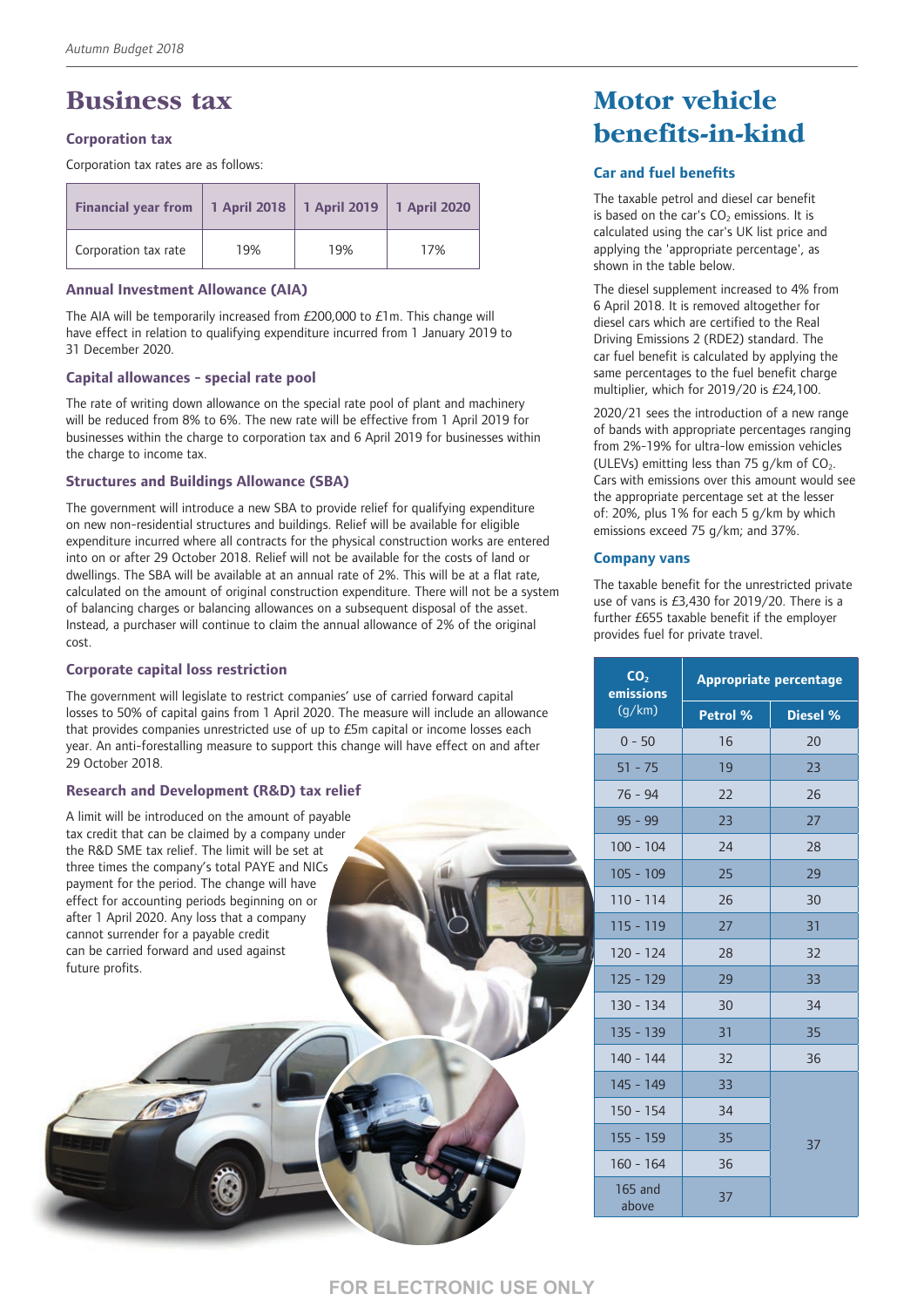### **National insurance contributions (NICs)**

### **2019/20 Class 1 (employed) rates**

| <b>Employee</b>          |               | <b>Employer</b>          |      |
|--------------------------|---------------|--------------------------|------|
| <b>Earnings per week</b> | %             | <b>Earnings per week</b> | %    |
| Up to $£166$             | 0             | Up to $£166$             | 0    |
| £166.01 - £962           | 12            | Over $£166$              | 13.8 |
| Over £962                | $\mathcal{D}$ |                          |      |

Entitlement to contribution-based benefits for employees retained for earnings between £118.01 and £166 per week. The employer rate is 0% for employees under 21 and apprentices under 25 on earnings up to £962 per week.

| Class 1A (employers)    | On employee taxable benefits           | 13.8%              |
|-------------------------|----------------------------------------|--------------------|
| Class 1B (employers)    | On PAYE Settlement Agreements          | 13.8%              |
| Class 2 (self-employed) | Flat rate per week                     | £3.00              |
|                         | Small profits threshold                | $£6,365$ per annum |
| Class 3 (voluntary)     | Flat rate per week                     | £15.00             |
| Class 4 (self-employed) | On profits between £8,632 -<br>£50,000 | 9%                 |
|                         | Excess over £50,000                    | 2%                 |

In a change to the government's previous plans, Class 2 NICs are no longer set to be abolished from April 2019.

### **VAT: treatment of vouchers**

The government will implement an EU Directive on the VAT treatment of vouchers to ensure that the correct amount of VAT is charged on what the customer pays, irrespective of whether payment is with a voucher or other means of payment.

This measure introduces legislation providing for the VAT treatment of vouchers issued on or after 1 January 2019.

It affects only vouchers for which a payment has been made and which will be used to buy something.

The measure does not apply to vouchers issued before 1 January 2019, for which existing rules will continue to apply.

## Value Added Tax

|               | The rates for 2019/20 are as follows: |              |
|---------------|---------------------------------------|--------------|
|               |                                       | 1 April 2019 |
| From          |                                       | 207          |
| Standard rate |                                       |              |
| VAT fraction  |                                       | 1/6          |
| Reduced rate  |                                       | 5/           |
|               | Turnover limits                       |              |
|               | Let 12 months or next                 |              |

| Registration - last 12 months or next | £85,000 |
|---------------------------------------|---------|
| 30 days over                          |         |
| Deregistration - next 12 months       | £83,000 |
| under                                 |         |

### **What they said...**

'I present to the House a Budget for Britain's future; a Budget that shows the perseverance of the British people finally paying off.'

#### **Philip Hammond, Chancellor of the Exchequer**

'What we've heard…are half measures and quick fixes while austerity grinds on.'

#### **Jeremy Corbyn, leader of the Labour Party**

'In an atmosphere of unprecedented uncertainty and heightened political noise, the Chancellor has demonstrated that he is listening to business concerns by delivering a Budget that supports investment and growth

#### **Dr Adam Marshall, Director General of the British Chambers of Commerce**



### **Employment measures**

### **Off-payroll working rules**

Responsibility for operating the existing off-payroll working rules, and deducting any tax and NICs due, will move from individuals to the organisation, agency or other third party paying an individual's personal service company. Small organisations will be exempt. This change will come into effect from 6 April 2020.

### **Employment Allowance**

The government will legislate to restrict access to the NICs Employment Allowance to employers with an employer NICs liability below £100,000 in their previous tax year. Where employers are connected under the Employment Allowance rules the threshold will apply to their aggregated liability. This will take effect from 2020.